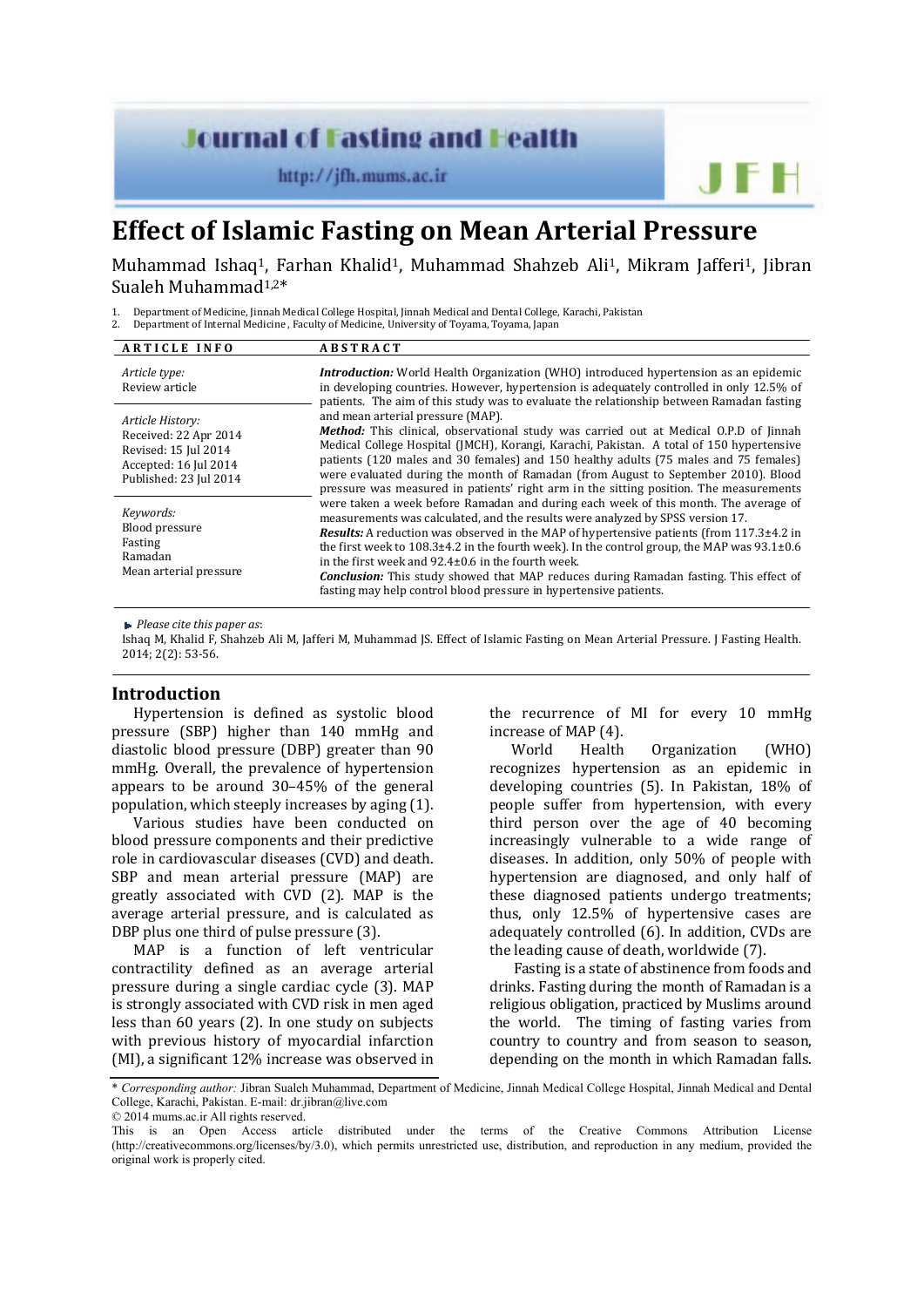Thus, according to the season and geographical location of a country, the duration of fasting varies from 12 hours to 19 hours per day.

Asgary S et al. concluded that fasting for a month may have preventive effects on atherosclerosis (8). Nematy et al. reported that fasting can significantly improve the 10-year risk for coronary heart diseases and other cardiovascular risk factors such as weight, body mass index (BMI), and waist circumference (7). Imtiaz et al. reported decrease in cardiovascular risk factors in healthy individuals and patients with stable cardiac diseases, metabolic syndrome, dyslipidemia, and systemic hypertension, provided that they avoid unhealthy dietary patterns (9).

Limited research has been conducted on the correlation between MAP and fasting. The aim of this study was to evaluate the effects of Ramadan fasting on blood pressure and MAP.

#### **Materials and Method**

This study was conducted on 150 subjects in the month of Ramadan in 2010 (from August to September) at Medical Outpatients Department, Jinnah Medical College Hospital. The age of the subjects ranged from 18 to 70 years, and the majority of the subjects were within the age range of 35-70 years.

The subjects were randomly selected. Adults with (uncontrolled) mild to moderate hypertension, who were already receiving one or more than one anti-hypertensive medication, were included in the study. Overall, 150 healthy adults (75 males and 75 females) were included in the control group. Children and the elderly, as well as patients with known co-morbidities other than hypertension, were excluded from the study. Patients with severe hypertension and pregnant woman were excluded, as well.

The subjects were examined twice before Ramadan (with a  $5$  min interval); the same procedure was repeated every week till the end of Ramadan. Participation in the study was voluntary, and informed consents were obtained from all subjects. All the subjects included in the study were fasting during Ramadan. The participants were allowed to take regular meals during Sahar (before sunrise) and Iftar (after sunset), without any food restrictions during the study period.

Subjects with a previous history of smoking

were advised to quit or reduce smoking during the study period. All study subjects had at least the minimum level of daily activities including household activities or regular paid jobs. Subiects were advised to stop any other regular medications, besides anti-hypertensive medications, during the study period. Daily dosage of anti-hypertensive medication was adjusted, based on Sahar and Iftar timing.

Blood pressure was measured by one of the researchers unaware of patients' medical records. Blood pressure was measured in the subject's right arm in the sitting position, using a standard mercury sphygmomanometer. MAP was calculated for the readings, using the following formula:  $MAP = DBP + 1/3$  pulse pressure. The differences between the mean MAP during the pre-Ramadan and Ramadan periods were calculated.

Data were entered in Microsoft Excel and analyzed using SPSS version 17.0 for Windows. The average values of MAP during the  $1<sup>st</sup>$  and  $4<sup>th</sup>$ weeks of Ramadan were compared using t-test for independent samples. P-value less than 0.05 was considered statistically significant.

# **Results**

Of 150 patients, 120 and 30 cases were male and female, respectively. The healthy control group included 75 males and 75 females. Eightythree hypertensive patients were within the age range of  $40-70$  years, and  $67$  patients were  $18-$ 39 years old (Table 1).

For hypertensive patients, SBP and DBP values during the first week of Ramadan were found to be  $142.8 \pm 5.2$  and  $106.6 \pm 4.8$  mmHg, respectively; the average MAP was reported as  $117.3\pm4.2$  mmHg. On subsequent reading, we observed a reduction in blood pressure.

SBP was  $134.6\pm6.4$  mmHg during the fourth week. DBP reduced to about 98.3±2.7 and MAP decreased to  $108.3\pm4.2$ . A reduction of approximately 8 mmHg was observed in all 3 modalities

Table1. Demographic characteristics of patient and control  $groups$   $(n=300)$ 

|             | Patient group<br>$(n=150)$ | Control group<br>$(n=150)$ |
|-------------|----------------------------|----------------------------|
| Gender      |                            |                            |
|             |                            |                            |
| Male        | 120                        | 75                         |
| Female      | 30                         | 75                         |
| Age Group   |                            |                            |
| 18-39 years | 67                         | 72                         |
| 40-70 years | 83                         | 78                         |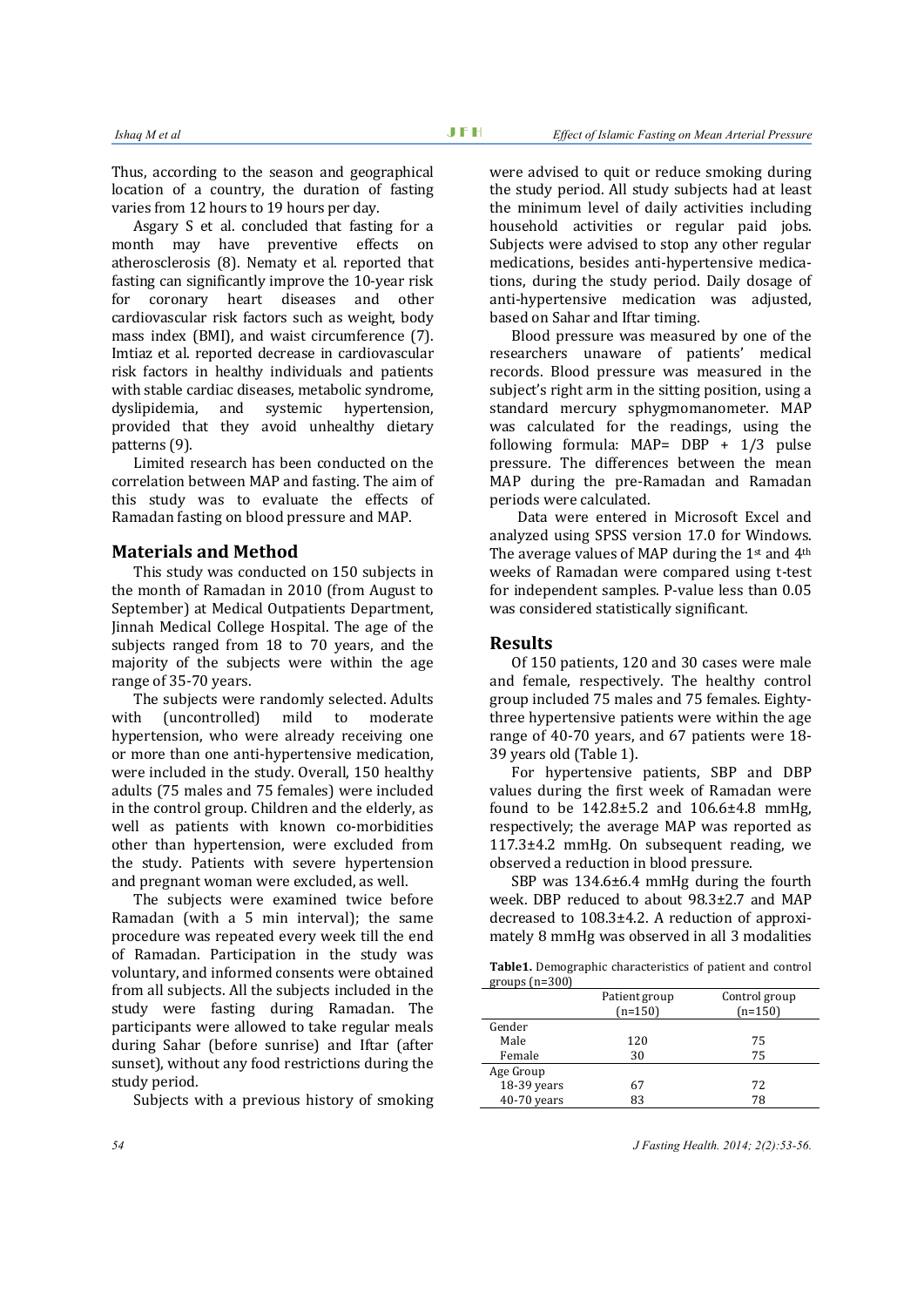| Week 1          | Week 4          | P-value |
|-----------------|-----------------|---------|
| $142.8 \pm 5.2$ | $134.6 \pm 6.4$ | < 0.001 |
| $106.6 \pm 4.8$ | $98.3 \pm 2.7$  | < 0.001 |
| $117.3 + 4.2$   | $108.3 \pm 4.2$ | < 0.001 |
|                 |                 |         |

**Table 3.** Mean blood pressure measurements in the control group during the 1<sup>st</sup> and 4<sup>th</sup> weeks of Ramadan

|                        | Week 1          | Week 4          | P-value |
|------------------------|-----------------|-----------------|---------|
| $SBP$ (<120 mmHg)      | $118.4 \pm 3.0$ | $117.2 \pm 4.8$ | <0.001  |
| $DBP$ (<80 mmHg)       | $78.7 \pm 3.3$  | $77.5 \pm 2.5$  | <0.001  |
| MAP $($ <93.3 mmHg $)$ | $93.1 \pm 0.6$  | $92.4 \pm 0.6$  | <0.001  |

for measuring hypertension. In comparison, we also observed a slight reduction in blood pressure in the control group, as well. The average of SBP for the control group was  $118.4\pm3.0$  in week one, which decreased minutely to  $117.2\pm4.8$  in the fourth week. We observed a slight decrease in DBP and MAP, as well. DBP was  $78.7\pm3.3$  in the first week of Ramadan and by week four, it decreased to about  $77.5\pm2.5$ . Similarly, MAP amounted to  $93.1\pm0.6$  and  $92.4\pm0.6$  during the first and fourth weeks of Ramadan, respectively (Table 2, 3).

### **Discussion**

High blood pressure, or hypertension, is a very common condition. Hypertensive patients have a six-fold increased chance of stroke, and are three times more likely to experience cardiac arrest  $(10)$ . Hypertension is known to be associated with coronary artery diseases, cerebrovascular diseases, renal failure, atherosclerosis, left ventricular hypertrophy, atrial fibrillation, and congestive heart failure. Obesity-related hypertension is no different in this regard since it predisposes individuals to these conditions, as well  $(11-15)$ . Therefore, it is essential to control MAP so that hypertension and these fatal conditions are kept at bay.

Hypertension has no signs or symptoms and is known as "the silent killer". Therefore, it is recommended for all adults to have their blood pressure measured routinely at least once every 5 years until 80 years of age3. In obese hypertensive patients, weight loss and physical activity are of high importance. Weight loss reduces circulating leptin and insulin levels, partially reverses resistance to these hormones, decreases sympathetic activation, and reduces plasma renin activity and aldosterone levels, which all finally lead to a reduction in blood pressure (11).

Recent research indicates that periodic fasting

decreases cholesterol level (9, 17, 18). Our study indicates a reduction in MAP in the month of Ramadan. There could be a number of possible explanations for this. Firstly, although none of our patients were on a dietary restriction, a change of dietary habit is expected during Ramadan.

Although some studies indicated no change in weight during Ramadan (19), many studies have reported a significant reduction in weight during this month (7, 18, 20, 21). Nematy et al. indicated higher high-density lipoprotein cholesterol (HDLc), white blood count (WBC), red blood cell (RBC) count, and platelet count (PLT); however, plasma cholesterol, triglycerides, low-density lipoprotein cholesterol (LDL-c), very-low-density lipoprotein (VLDL-c), SBP, BMI, and waist circumference decreased after Ramadan (16). It is highly possible that a decrease in weight and plasma cholesterol, as well as an increase in high-density lipoprotein (HDL), may have contributed to the decrease in blood pressure in our study.

Fasting promotes tolerance and patience of an individual. Fasting individuals describe a development of inner peace and self content. Daradkheh (22) indicated minimal hostility during the month of Ramadan, which could be another possible explanation for the current results. Salhamoud AS et al. (20) also observed a decrease in MAP, which is consistent with the findings of the current study; however, the difference was quite insignificant, compared to our research. It is possible that dietary habits, sleep pattern, hydration status, and sample size may have contributed to this slight difference.

Fasting during the month of Ramadan is different from regular fasting or starvation. In Ramadan, the observer is allowed to eat twice a day with no dietary restrictions. Cyclical regular fasting for one month has significant physiological impacts (16). Normally, fasting and water deprivation are sympathomimetic, but daily 12-hour fasting for one month brings about significant positive effects, which in this case is MAP reduction.

To the best of our knowledge, limited number of studies have evaluated the correlation between MAP and Ramadan fasting. The authors wish to have highlighted the benefits of Ramadan fasting.

### **Conclusion**

Islamic fasting in the month of Ramadan